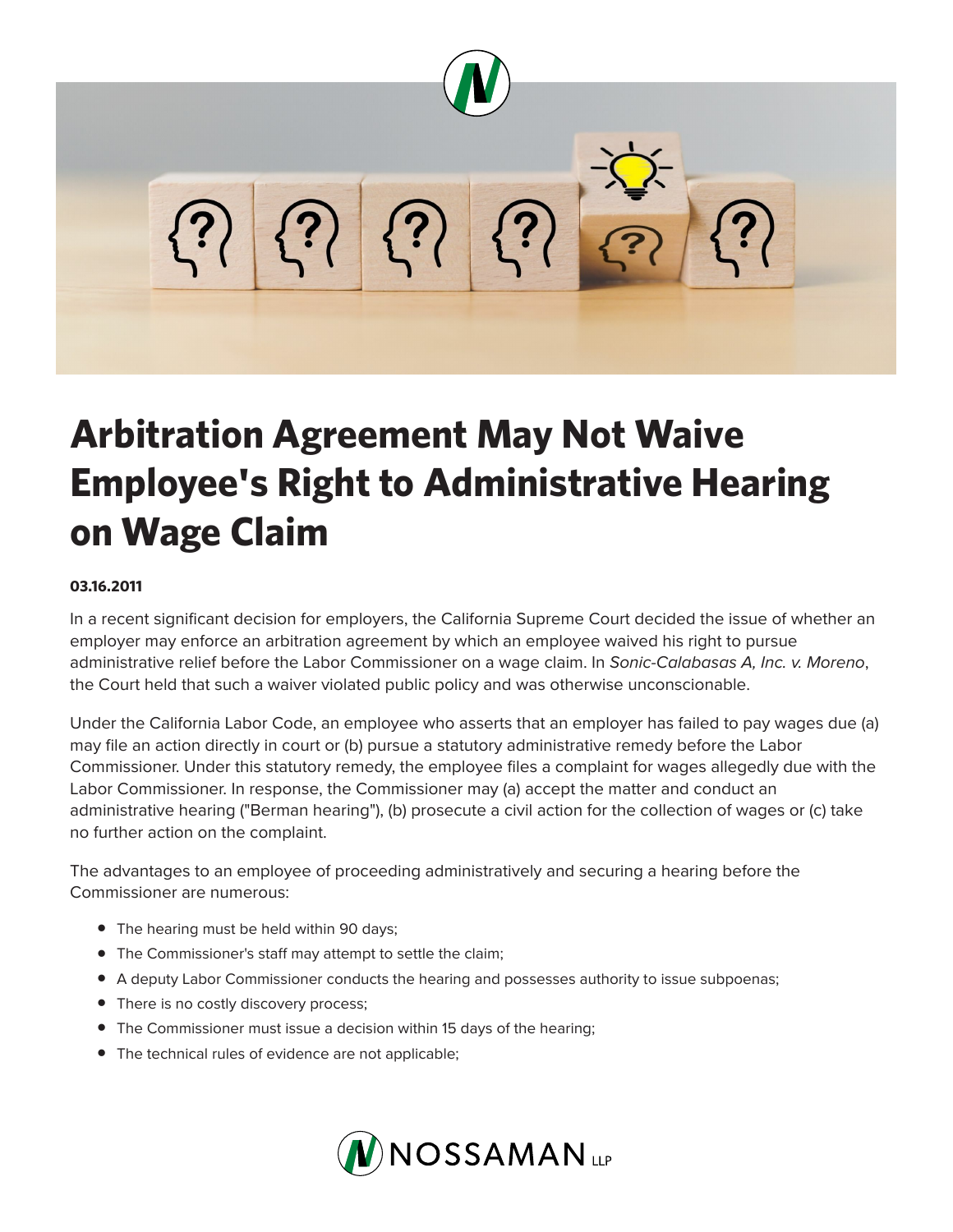- The hearing officer is authorized to assist each party (both employee and employer) in cross-examining witnesses and to explain issues and terms not understood by the parties;
- The Commissioner is required to provide that an interpreter be present at all hearings and interviews where appropriate.
- Any decision not appealed becomes a judgment of the superior court and with which the Commissioner to enforce;
- Any party may appeal the Commissioner's decision and obtain a new trial before the superior court;
- An employer who appeals an award must post a bond in the amount of the award;
- An appellant who loses the appeal is subject to an award of costs and attorney's fees;
- A party defending an appeal and who loses is not liable to the successful appellant for attorney's fees and costs;
- An employee who appeals is considered successful (not a losing appellant liable for attorney's fees and costs) if the employee recovers an amount greater than zero even if the amount is less than the administrative award; and
- Lastly, the Commissioner may, upon request, represent a claimant in superior court if the claimant is financially unable to afford counsel.

In *Sonic-Calabasas*, the employee signed an employment agreement which required employer and employee to submit employment disputes to binding arbitration under the Federal Arbitration Act (FAA), in conformity with the procedures of the California Arbitration Act. With certain specified exceptions not relevant, the provision applied to all employment disputes including those that would otherwise require or allow resort to any court or "other governmental dispute resolution forum." This latter provision effectively waived the employee's right to pursue an administrative claim before the Labor Commissioner.

When the employee did in fact file an administrative claim regarding alleged unpaid wages with the Commissioner, the employer filed a petition in superior court to compel arbitration. The Commissioner intervened and argued on behalf of the employee that the waiver of the employee's right to pursue an administrative remedy before the Commissioner was against public policy. Significantly, the Commissioner conceded that any new trial conducted in connection with an appeal of an administrative award following a Berman hearing could be subject to the arbitration provision. In response, the superior court denied the petition to compel arbitration as premature. On review of the superior court decision, the Court of Review reversed and held that the waiver of the administrative process and Berman hearing was not contrary to public policy.

The California Supreme Court disagreed. The numerous benefits to an employee who pursued an administrative claim before Commissioner manifests a strong public policy that is not waivable. The Court also ruled that the purported waiver of these benefits was unconscionable and thus not enforceable. The employer argued that the Federal Arbitration Act preempted the court's holding. In reviewing a line of United States Supreme Court decisions on FAA preemption, the California Supreme Court concluded that there was no preemption of its holding<sup>1</sup>.

In one important section of the California Supreme Court's decision, the Court acknowledged that an appeal and review of a Commissioner's administrative award may be subject to arbitration consistent with public policy. In short, the same protections and benefits an employee enjoys if the appeal and review were in the superior court, can be grafted onto the arbitration. One of the issues the Court did not address in *Sonic-Calabasas* is the expense burden of the arbitrator upon the employee.